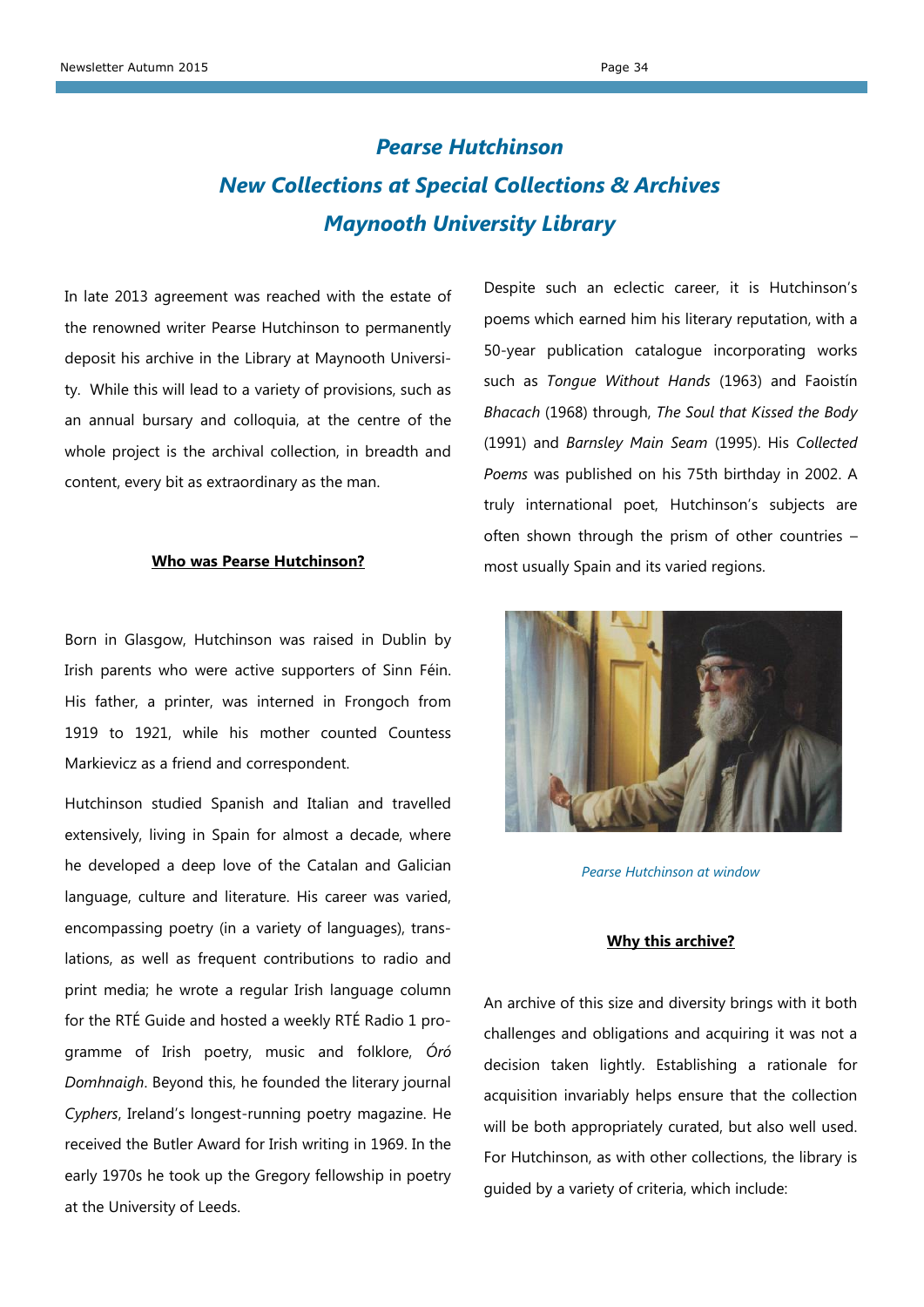### **Thematic relevance**

The Library has been proactively building up its research collections for some time and one of the key themes which we focus on is the idea of 'the outsider' – the person or persons who challenge convention. As a theme it transcends discipline and as such it offers guidance, rationale and structure without being unnecessarily limiting. Hutchinson, who long swam against the tide both personally and professionally, fits within this rubric, sitting alongside others such as Teresa Deevy, and Ken Saro-Wiwa whose collections are also in the Library.

#### **Teaching, Learning and Research**

One of the central roles of an academic library and archive is to support research, teaching and learning and in the Hutchinson Archive, Maynooth University acquired a collection that will reward research, not just from the literary angle, but from historians, sociologists and more. The archive, which Declan Kiberd has called *'an alternative cultural history of Ireland'* is incredibly dense and diverse, allowing a researcher chart the development of a poet's craft, but also showing aspects of life in Dublin and beyond in mid-20<sup>th</sup> century Ireland.

#### **Heritage & community**

While we do not espouse the role of a public 'heritage' institution, such as the National Library or National Archives, we are conscious of our role in preserving and providing access to such treasures beyond the library's walls. As such, when considering our collection development, we do take time to consider impact beyond the walls of the University. With online access, digitisation and open access initiatives, considerations such as this only become more important.

# **The collection**

The archive reflects both Hutchinson's career and literary output, and his personal and family life in an assortment of documents. The collection is currently being arranged along these categories. It includes the Hutchinson family papers, concerning his parents, Henry Warren Hutchinson and Caitlín McElhinney. Both were actively involved with Sinn Féin and the republican cause in Glasgow in the early  $20<sup>th</sup>$ century, and their papers consist of letters, photographs and printed material. The family papers also include documents relating to Hutchinson's childhood, including notebooks and drawings and a large collection of photographs.

Hutchinson literary papers make up the core of the collection. These papers include drafts of both published and unpublished poems, scripts for Hutchinson's radio show, reviews, correspondence and Tagairt, Hutchinson's weekly column in the RTÉ guide, which ran for 27 years from 1976 to 2003. In addition, the collection also contains a large assortment of ephemera relating to arts and cultural events in Ireland and Spain including posters, flyers, programmes and booklets.

# **Notable content**

Documents of interest include papers relating to Henry and Caitlín Hutchison's involvement with Irish republicanism, including letters from Eamon De